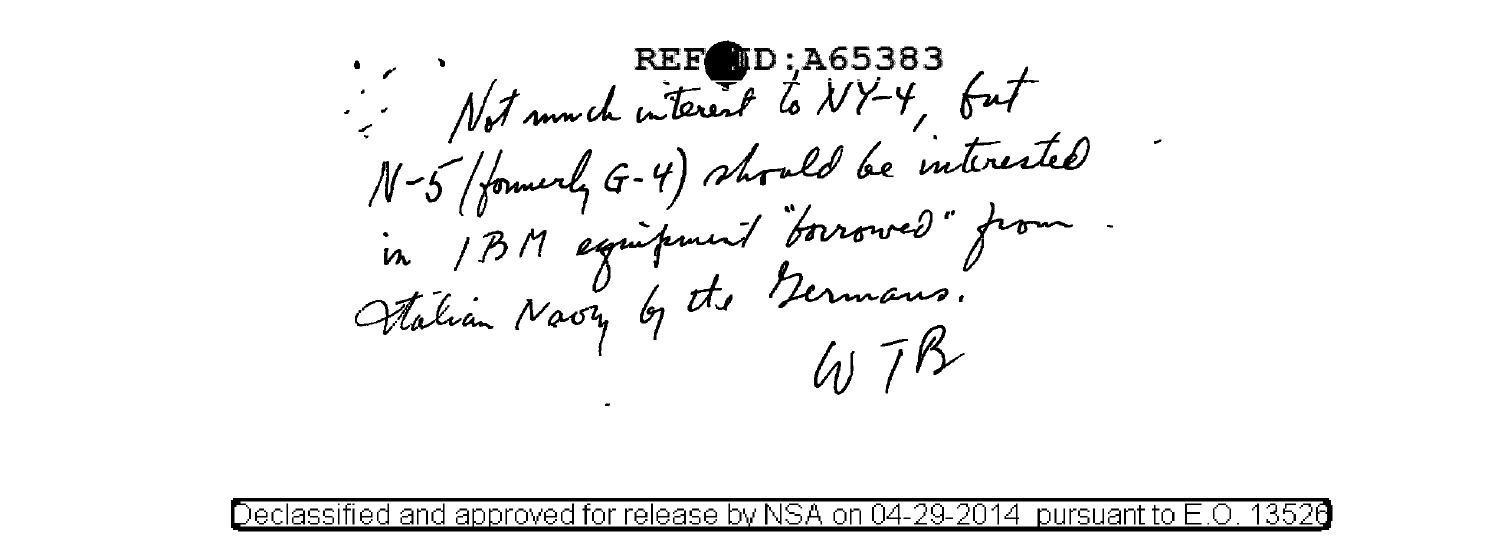# **REF ID:A65383**

## FIRST DETAILLED INTERROGATION OF SAMARUGHI, Giuseppe

Name: Function: Interrogated: SAMARUGHI, Giuseppe<br>General Manager of WATSON-ITALIANA Soc.An. Did statistical work for SIM Crypto Sec. CSDIC, CMF, 27 Nov 44 and 18 Jan 45

#### 1. PREAMBLE

Source is the General Manager of WATSON-ITALIANA Soc.An. (late HOLLERITH ITALIAMA), an Italian firm, which was the subsidiary company of the USA WATSON-HOLLERITH combine, manufacturers of electrically operated punching card calculating an'l statistical machines. He is a "Doctor of Economic Sciences" from the University of VENICE and has worked hard to develope the furm's business in ITALY, He served in the Italian irtillery and, at the beginning of this war, was called up to his In Sep or Oct 42 he was called away from his unit and reported to SIM regarent. Crypto Se., where he was instructed to return to his ROME office  $(1, 7)$  Via Vittorio VIMETO) to prepare for work of a technical nature which was going to be carried out by SIM Crypto Sec. Work did not start at once (see CSDIC/CMF/Y 4); mechanics from the firm's factory did not arrive from MILAN till Feb 43, expert technical advice from GERMANY took time to materialise, etc., and only little work had been done by the time of the Italian Armistice, During the winter of 1943-44 the Germans in ROME tried to obtain machines from Source's firm (see below) which the latter tried to prevent, without success. He was arrested about 20 Nov 43 and soon after released. Source stayed in ROME till the occupation of the oity by the Allies.

#### 2. WORK FOR SIM CRYPTO SEC

Source could supply few details beyond those given by BIGI and SCUDERI (of CSDIC/CMF/Y 4, App "A" paras o.d. and e., and Y 8, para 2.A.) on the work carried out for SIM Crypto Sec. He confirmed information given by the a/m sources, especially regarding the restricted amount of work carried out in view of the fact that it was started rather late in the war.

#### INFORMATION ON WATSON-HOLLERITH MACHINES 3.

According to Source these machines were first patented by HOLLERITH in The concern, however, grew under the able leadership of WATSON, who became USA. President of the Board of Directors and changed the name of the firm. Firms manufacturing and either selling or hiring out these machines for statistical and In ITALY, accountancy work were formed in most industrial countries in the world. the Head Office is in ROME (1, Via Vittorio VENETO) and the factory at MILAN. Source did not know what happened to the factory after the Armistice, In GERMANY, the Company was called DEUTSCHE HOLLERITH MASCHINEN GESELLSCHAFT, and had a factory or factories at BERLIN, and later at SINDELFINGEN, near STUTTGART. The German-made tabulating machine of the type D-11 (numerical and alphabetical tabulating machine) imported to ITALY for use by SIM Crypto Sec was made at BERLIN or SINIELFINGEN. **The** Italians also imported a couple of high-speed "reproducing-punch" machines from GERMANY for the same purpose, According to Source all German machines were copies of those made in USA.

### 4. WATSON-HOLLERITH MACHINES TAKEN FROM ITALY TO GERMANY

### $(a)$ **ROME**

Source was informed on or about 20 Nov 43 that by order of the RUK (Renchsministerium fuer Ruestung und Kriegsproduktion) representative in ROME, Major QUIE., all WATSON-HOLLERITH machines in ROME were to be requisitioned and dispatched to CERNANY by 1 Dec 43. App "A" gives a list of machinery which the RUK compelled the WATSON-ITALIANA to hand over to forwarding agents for dispatch to MILAN. Source maintains that his arrest on 20 Nov 43 (see para 1) was carried out in order to compel aim to disclose the information regarding machinery and personnel capable of working it. /Source maintained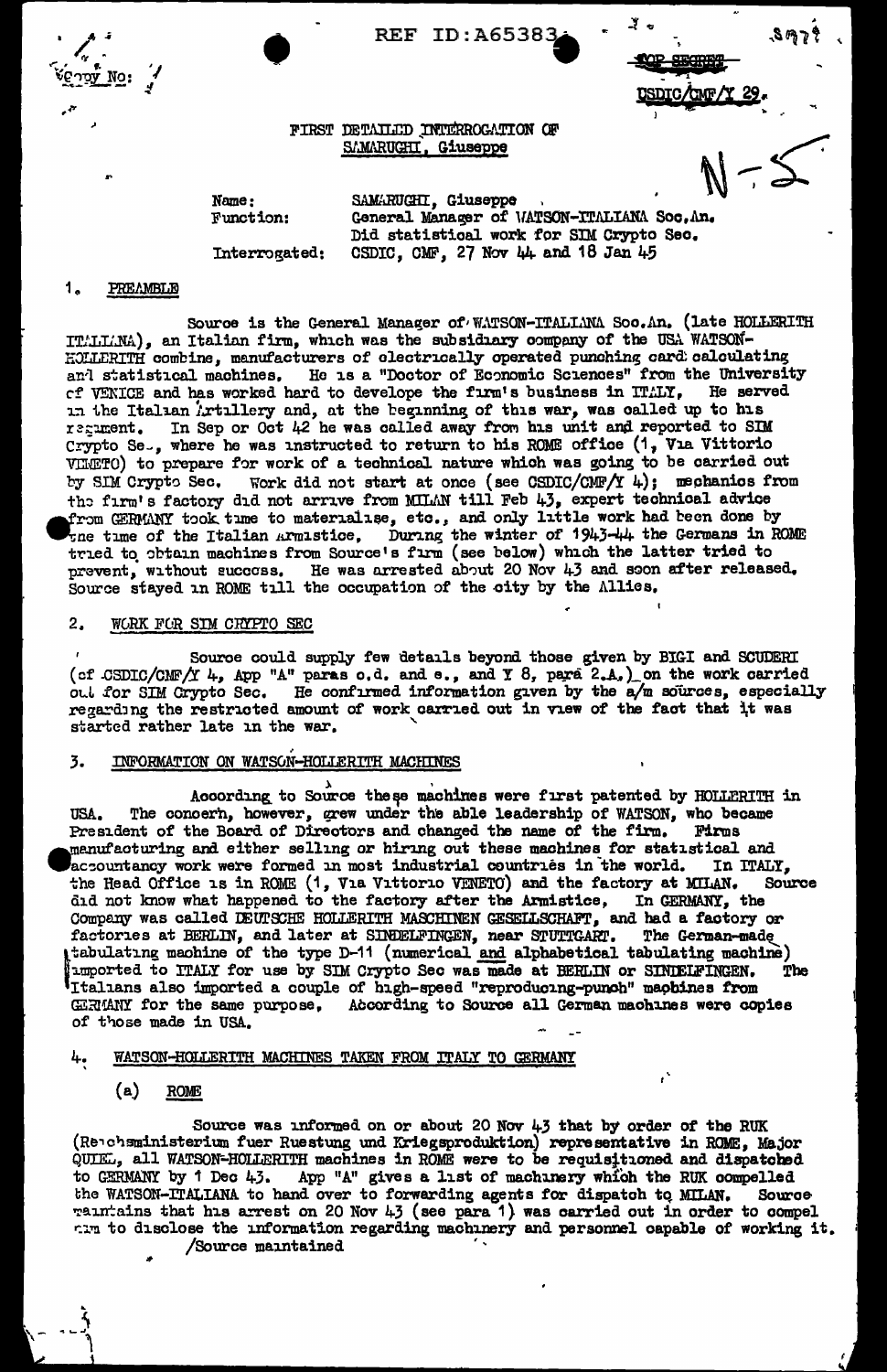ID:A65383 REF

**SHORT!** 

## CSDIC/CMF/Y 29.

Source maintained that he and the forwarding agents managed to delay the dispatch of the machinery by pleading shortage of packing materials, first telling the Germans they had no wood for the cases and then reporting they had no nails, etc. The matter dragged on successfully till Mar 44, when a Capt ROTHE (German Army) from RUK called to see them about it, and they decided that, the machinery "had" to be sent Between 1 and 3 Mar 44 SS ORs called at the place in ROME where the machinery away. was stored and loaded it onto trucks and then took it to the ry stn at OSTIA. The ry trucks - five in all - stayed at OSTIA stn till about 9 Mar 44 when an air raid took place. Either during this raid, or during the raids which followed, one of the<br>five trucks was hit and the machinery loaded on it destroyed. The remaining trucks<br>were eventually sent to GERMANY about Apr 44 (NOT to MI CAMUCIA. near AREZZO.

Source was given a receipt for the requisitioned machines. At App "A" is an extract of the receipt. (See also para 7). ÷.

#### $(b)$ **FLORENCE**

Source has heard since the Allied occupation of FLORENCE that Major QUIEL requisitioned, on the 29 Jun 44, machinery belonging to WATSON-ITALIANA and rhired out to the State Railways, Electricity Works, etc., in that town.

#### $(c)$ **MILAN**

Source knows, that since the Armistice the WATSON-ITALIANA factory at MILAN has been requisitioned by the Germans. However, he cannot say whether the Germans continued to work this factory and manufacture machines on the spot, or whether they dismantled installations and shipped them to GERMANY.

machines:

According to Source the factory can turn out the following types of Perforating, figure-type ("perforatrice, tipo numerico")<br>Duplicating figure-type ("duplicatrice, tipo numerico") Tabulators (50% of Italian requirements; the rest had to be imported from GERMANY or USA).

Items which the factory at MILAN cannot turn out are: the apparatus for feeding the cards into the selector ("selezionatrice") machines, and printing machinery for (?) tabulators.

5. NOTE ON FORMATION OF SID (of CSDIC/CMF/Y 4, para 4,A.)

Source had little infm'on the subject except the following points, About end Sep or beg Oct 43 he was approached by Col COSMACINI and asked to work for SID, which he refused. When he was arrested - about 20 Nov  $43$  - and kept at REGINA COELI Prison (ROME) for three days, he was asked by an SS sjt if he knew BIGI. Source thought that perhaps the SS sjt arresting him had been told to find out where REAL was, because the Germans wanted him.

### 6. DESTRUCTION OF CRYPTOGRAPHIC WORKING PAPERS, CARDS, ETC

 $\sim$  Source stated that by order of SIM Crypto Sec ALL eards, papers, etc., used in connection with work on codes and oiphers were destroyed a day or so after the Italian Armistice  $(8 \text{ Sep } 43)$ .

### 7. **ITALIAN NAVY - SIS DEPT - MACHINES FOR CRYPTOGRAPHIC WORK**

Appendix "B", a translation of a copy letter requisitioning machines hired out by WATSON-ITALLANA to the Italian Navy, gives an inducation of the types of machines used by the SIS Dept.

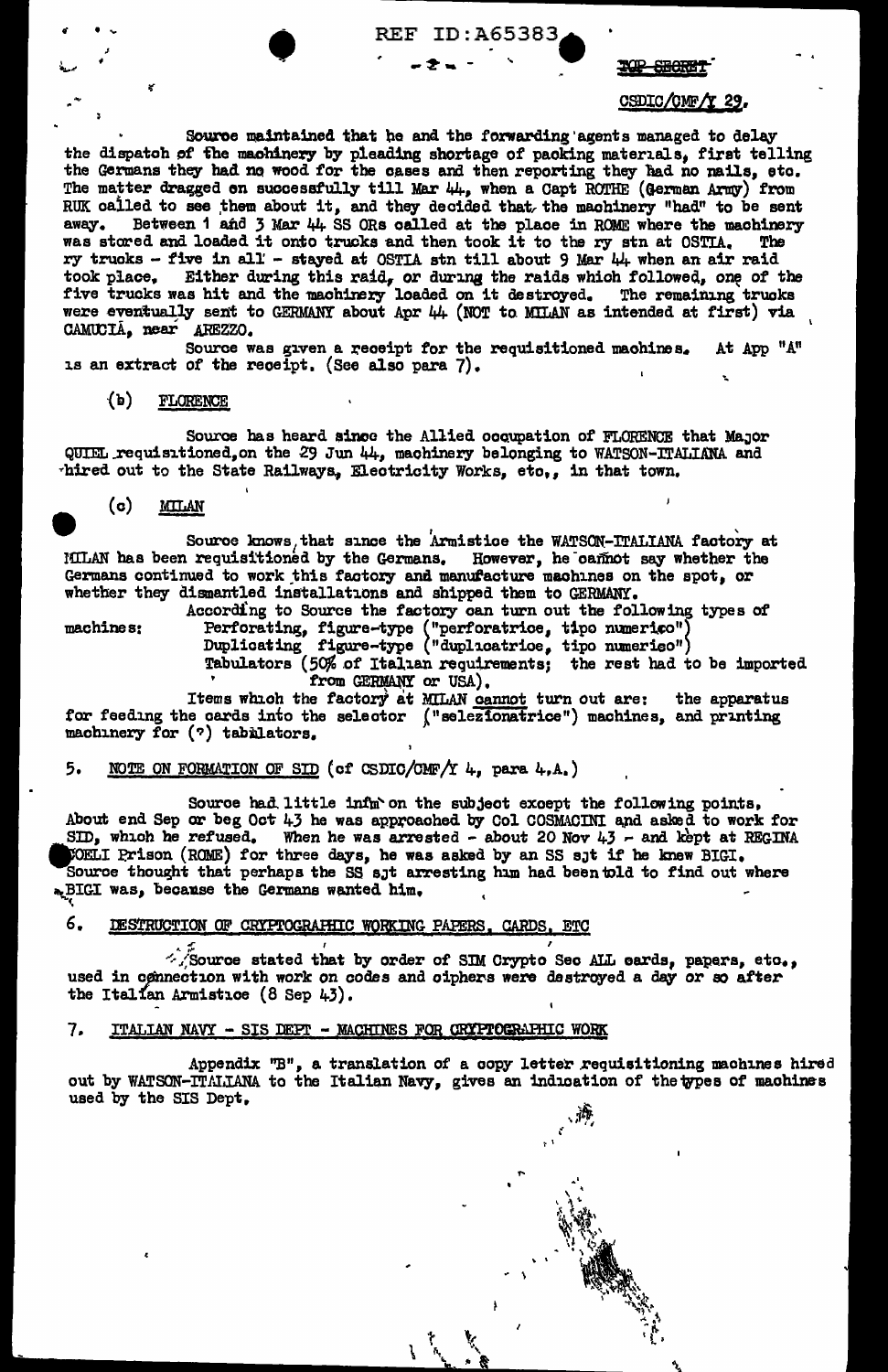**REF ID:A65383** 

# $-3 -$

in ITALY.

# TOP SECRET

CSDIC/OMF/Y 29.

#### PERSONALITIES 8.

ċ

Capt SCHENKE

Major QUIEL Bruno

Employed by DEUTSCHE HOLLERITH MASCHINEN GESELL-SCHAFT and given Army rank while working for OKW. Came to ROME in 43 and instructed Source on employment of machines for cryptographic work (cf CSDIC/CMF/Y 4, App  $"\Lambda"$ , para  $\bar{d}$ .).

"Hauptgruppenleiter" in Reporting and Research on Machinery in RUK (IN MASCHINELLEN BERICHTWESEN BES REICHSMINISTERS FUER RUESTUNG UND KRIEGSPRODUKTION). Had HQ at MILAN till Jun 44 at least.

Kriegs-Verwaltungsrat KIRCHBERG

Lt (Navy)(Kaptlt) von LEWINSKI I/o HQ (DIENSTSTELLENLEITER), German Lıaison Staff at Italian Naval Ministry, ROME.

connection with machinery requisitioned by Bermans

I/c or IO of RUK for procurement of tpt in

A.G.B.

Atlerged Major  $\gamma$  (R.P.F. EDWARDS) Lt-Col. Comdt, CSDIC, CMF.

 $C, S, D, I, C$ .,  $8$  Feb  $1945$ .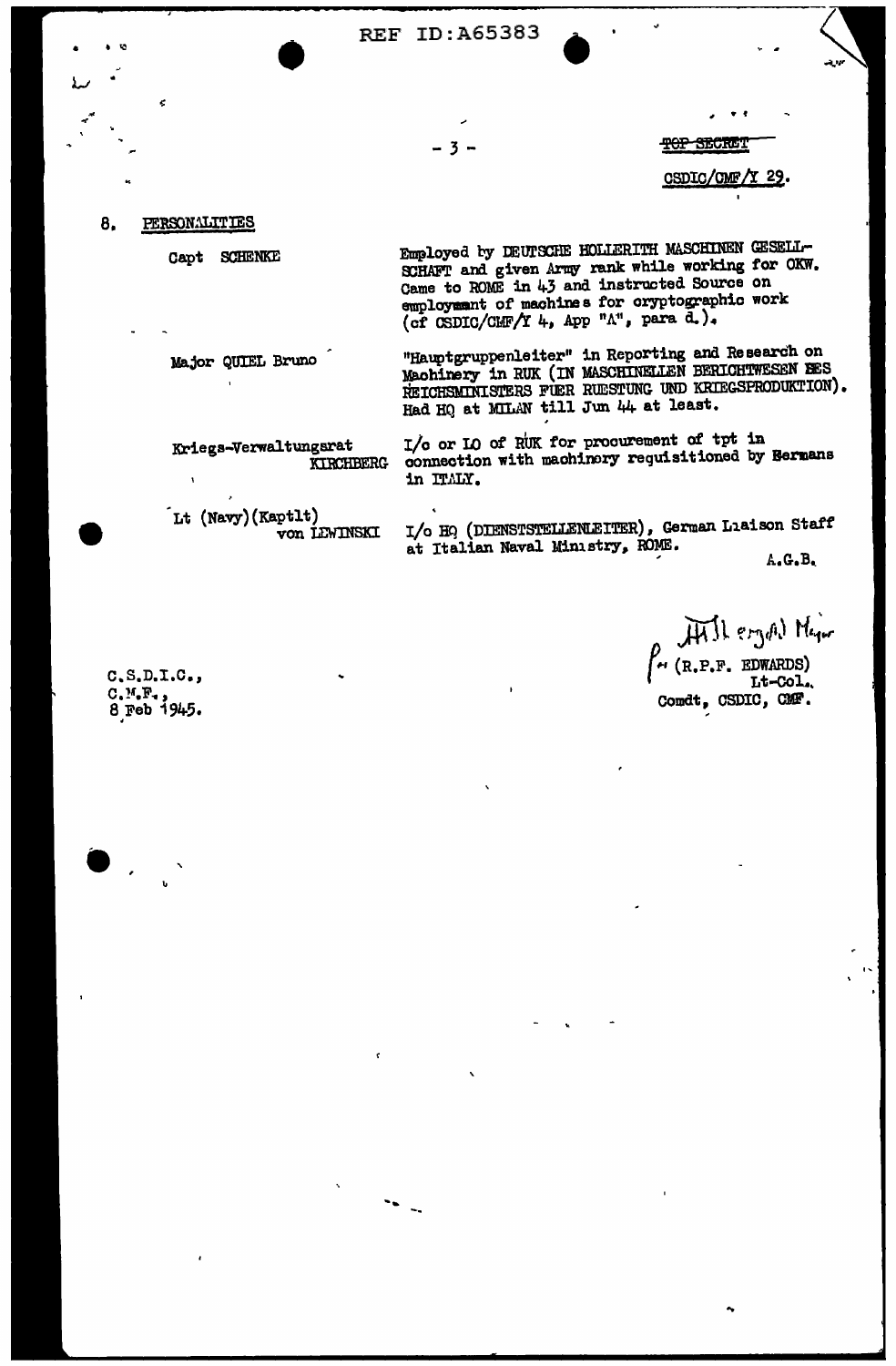REF ID:A653

ŧ

# APPENDIX "A"

**TOP BEGINS** 

وببر

CSDIC/CMF/Y 29

This schedule is a summary of WATSON-HOLLERITH equipment requisitnoned by the RUK representative in ROME from the WATSON-ITALIANA offices in 1 Via V. Veneto, the Istituto Nazionale delle Assicurazioni, and the Italeable office. In addition RUK also requisitioned various machines from the Statistics Office of ROME University, the Assicurazioni d'Italia, the Confederazione Lavoratori dell' Industria, the Governorate Tax Office and the Istituto Nazionale Fascista della Previdenza Sociale. (about 13-14 in all, mainly tabulators, duplicators and selectors.)

| Description of Machine                                 | From WATSON-<br><b>ITALIANA</b><br>1 Via V. Veneto<br><b>ROME</b> | From Istituto<br>Nazionale delle<br>Assicurazioni,<br><b>ROME</b> | From ITAL-<br><b>CABLE</b><br><b>ROME</b> |
|--------------------------------------------------------|-------------------------------------------------------------------|-------------------------------------------------------------------|-------------------------------------------|
| Tabulators, numerical type IV                          |                                                                   |                                                                   |                                           |
| Selectors(horizontal)                                  | 6                                                                 | 2                                                                 |                                           |
| Selectors(horizontal)                                  |                                                                   |                                                                   |                                           |
| contact-governed                                       | 2                                                                 |                                                                   |                                           |
| Selectors (horizontal)                                 |                                                                   |                                                                   |                                           |
| with sorting device                                    |                                                                   | 2                                                                 |                                           |
| Reproducing-punch (German made)                        |                                                                   |                                                                   |                                           |
| Nos 510-0267 & 510-0268                                | 2                                                                 |                                                                   |                                           |
| Perforators, alphabetical,                             |                                                                   |                                                                   |                                           |
| non-printing                                           | $\overline{\mathbf{2}}$                                           |                                                                   |                                           |
| Perforators/duplicators                                |                                                                   |                                                                   | 9                                         |
| (motor-driven)                                         | 4                                                                 |                                                                   |                                           |
| Duplicators (motor-driven)                             |                                                                   |                                                                   |                                           |
| Perforators (motor-driven)                             | $-3$                                                              |                                                                   |                                           |
| Reproducing/verifyers,                                 |                                                                   |                                                                   |                                           |
| with 45 control settings                               |                                                                   |                                                                   |                                           |
| Tabulator, alphabetical, ATFS                          |                                                                   | 2                                                                 |                                           |
| $64$ (or 80) contacts, speed 80/150                    | 4                                                                 |                                                                   |                                           |
| Verifyers (checking), alphabetical                     |                                                                   |                                                                   |                                           |
| Perforators/duplicators,<br>alphabetical, non-printing | 2                                                                 |                                                                   |                                           |
| Perforators, collating (summarising)                   |                                                                   |                                                                   |                                           |
| Multiplying                                            |                                                                   |                                                                   |                                           |
| Duplicators, semi-automatic                            |                                                                   |                                                                   |                                           |
| Perforators, electrical                                | 3<br>2                                                            |                                                                   |                                           |
| Verifyers (checking) mechanical                        |                                                                   |                                                                   |                                           |
| Perforators, mechanical                                |                                                                   |                                                                   |                                           |
| for 45 cols cards                                      | 4                                                                 |                                                                   |                                           |
| for $80$                                               |                                                                   |                                                                   |                                           |
| Duplicators, collating                                 |                                                                   |                                                                   |                                           |
| (summarising)alphabetical                              |                                                                   | 2                                                                 |                                           |
| Duplicators, alphabetical                              |                                                                   |                                                                   | 2                                         |
| non-printing                                           |                                                                   |                                                                   |                                           |
| Verifyers(checking)hand-driven                         |                                                                   | 2                                                                 |                                           |
| Perforators, hand-driven                               |                                                                   | 9                                                                 |                                           |
| Perforators, alphabetical, printing                    |                                                                   |                                                                   |                                           |
| "Interpreting", alphabetical                           |                                                                   |                                                                   |                                           |
| Tabulators, type 3-B                                   |                                                                   |                                                                   |                                           |
| Tabulators, numerical, type D-11                       |                                                                   |                                                                   |                                           |
| Diplicators, collating (summarising)                   |                                                                   |                                                                   | 1                                         |
| for tabulator type D-11                                |                                                                   |                                                                   |                                           |

Also Frames(pannelli)(3 section and 1 section), relays etc. and all accessories.

NOTE: Only a small part of the machines listed in Col 1 above were used for work for SIM Crypto Sec according to requirements.

J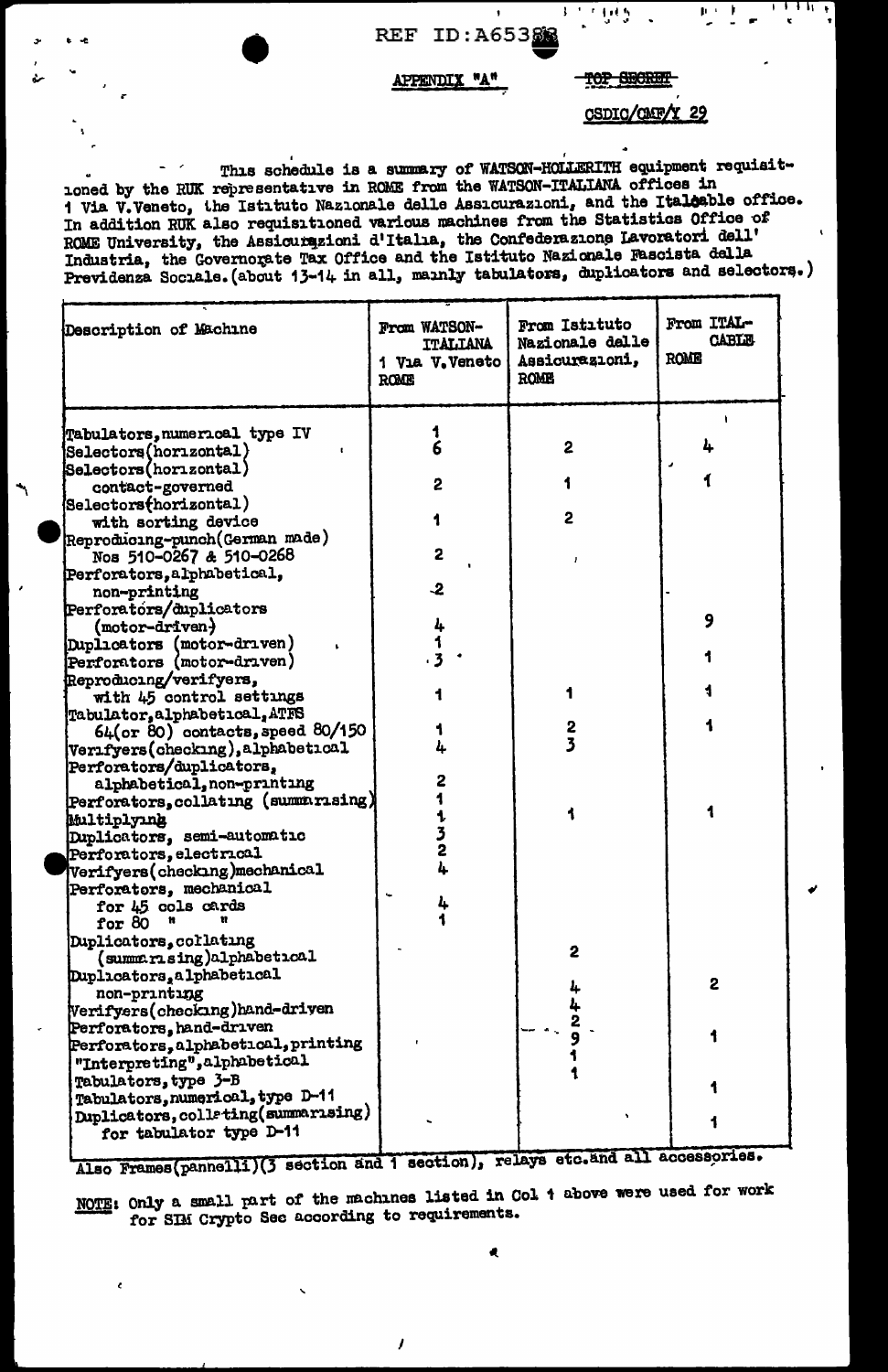**REF ID: A65383** 

## APPENDIX "B"

<del>TOP SECRET</del>

CSDIC/CMF/Y 29

- Translation from Italian of copy-letter received by WATSON-ITALIANA S.A. from German NAVY LIAISON HQ. ROME

Deutscher Verbindungsstab beim Ital.Marine Ministerium. (GERMAN LIAISON STAFF at ITALIAN NAVAL MINISTRY)

ROME 21 Oct 43.

Messrs. WATSON-ITALIANA S.A. 1 Via V. Veneto, ROME.

We certify that we have taken over today from the Italian Naval Ministry, S.I.S.Dept, following the agreement reached with Admiral VAROLI and Capt DE MONTE, the undermentioned machines, Hollerith system, which are your property. The machines will be consigned by us directly to the German Admiralty (OBERKOMMANDO DER KRIEGSMARINE) BERLIN.

- One special selector machine, No 43080-1201, specially constructed  $1.$ by your factory for the particular requirements of the S.I.S. : double feeding of Hollerith cards, device for sifting out given cards by means of simultaneous reading of (over) 160 columns (i.e. 2 cards of 80 cols each), complete with following accessories: (see also despatch bill 1311/12):
	- 1 tarpaulin cover
	- 2 selectors ("selettori di classe")
	-
	- -
- 2 selectors ("selectori al classe")<br>
1 relay ("relais a collo d'oca")<br>
2 bakelite card-holders ("pressa schede")<br>
7wo contact frames ("pannelli di commessione")nos.43903-0220<br>
and 43903-0224 with 90 long, 440 medium and 2  $2.$ 
	-
- $3.$ 43016-0173, complete with table, wooden cabinets and cardholders.
- One electrical circuits blueprint and one handbook describing 4. running of selector machine.
- Three special packing cases for a/m machines.  $5 -$

Concerning the rent of machines listed above, please contact until 31 Oct 43 the Italian Naval Ministry as arranged with Capt DE MONTE, while from 1 Nov 43 you are requested to get into touch directly with the Oberkommando der Kriegsmarine.

(signed)

Kaptlt and Dienststellenleiter

(von Lewinski)

Italian text is a translation from the German original.